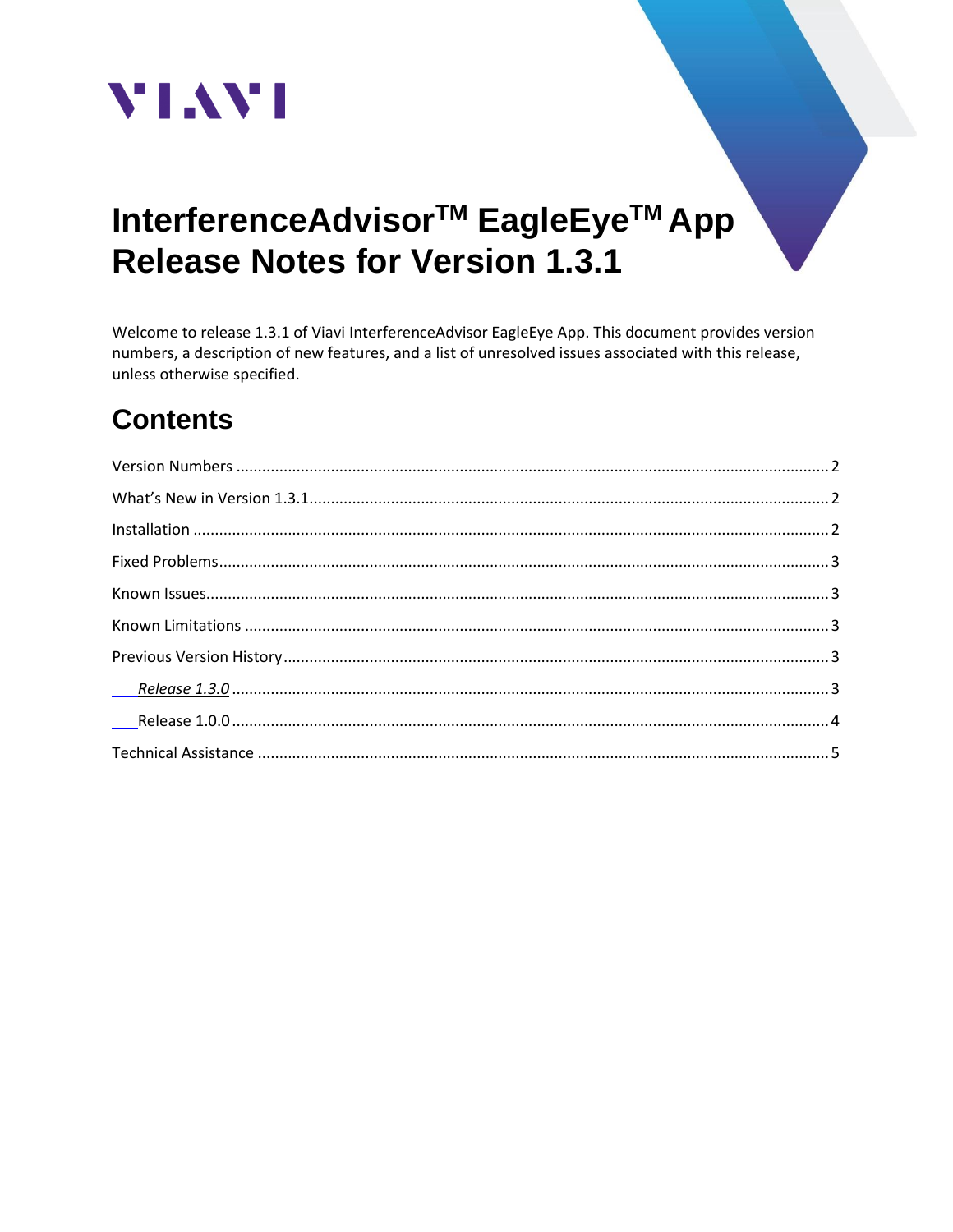# <span id="page-1-0"></span>**Version Numbers**

The following table lists the versions of related VIAVI hardware and/or software that can be used in conjunction with this release for InterferenceAdvisor EagleEye App.

#### **Software Application Version Configuration**

| $\rightarrow$<br><b></b><br>--<br>-- |  |
|--------------------------------------|--|
|                                      |  |

#### **Compatible CellAdvisor Firmware Version**

```
JD780A, JD780B, or JD740B series
                          3.065.447, 3.066.047, 3.070.041 
                          and later
```
### <span id="page-1-1"></span>**What's New in Version 1.3.1**

- New enhancement release of software application with the following features:
	- $\circ$  If there is no server response, users can still use the EagleEye app without closing it.

### <span id="page-1-2"></span>**Installation**

- Online update is enabled with the following procedures:
	- o Run EagleEye app.
	- o Go to **Settings**.
	- o Tap **About EagleEye**.
	- o Tap **SOFTWARE UPDATE** button.

#### **System requirement**

- Android tablet (Samsung galaxy tab S3, 9.7") with the EagleEye app installed
- CellAdvisor JD780A, JD780B, or JD740B series (3.065.447, 3.066.047, 3.070.041 and later) with the following options installed:
	- o Option #011 Interference Analyzer (required)
	- $\circ$  Option #010 GPS receiver and antenna (optional but required for gated sweep mode)
	- o Option #016 Wi-Fi connectivity (optional for USB communication but required for Wi-Fi communication)
	- o Option #180 InterferenceAdvisor Mobile Basic (required)
- Omni antenna
- Wi-Fi connection via Access Point (AP)
- **■** USBTMC connection via a Standard USB type A to type B cable and Micro USB Host OTG cable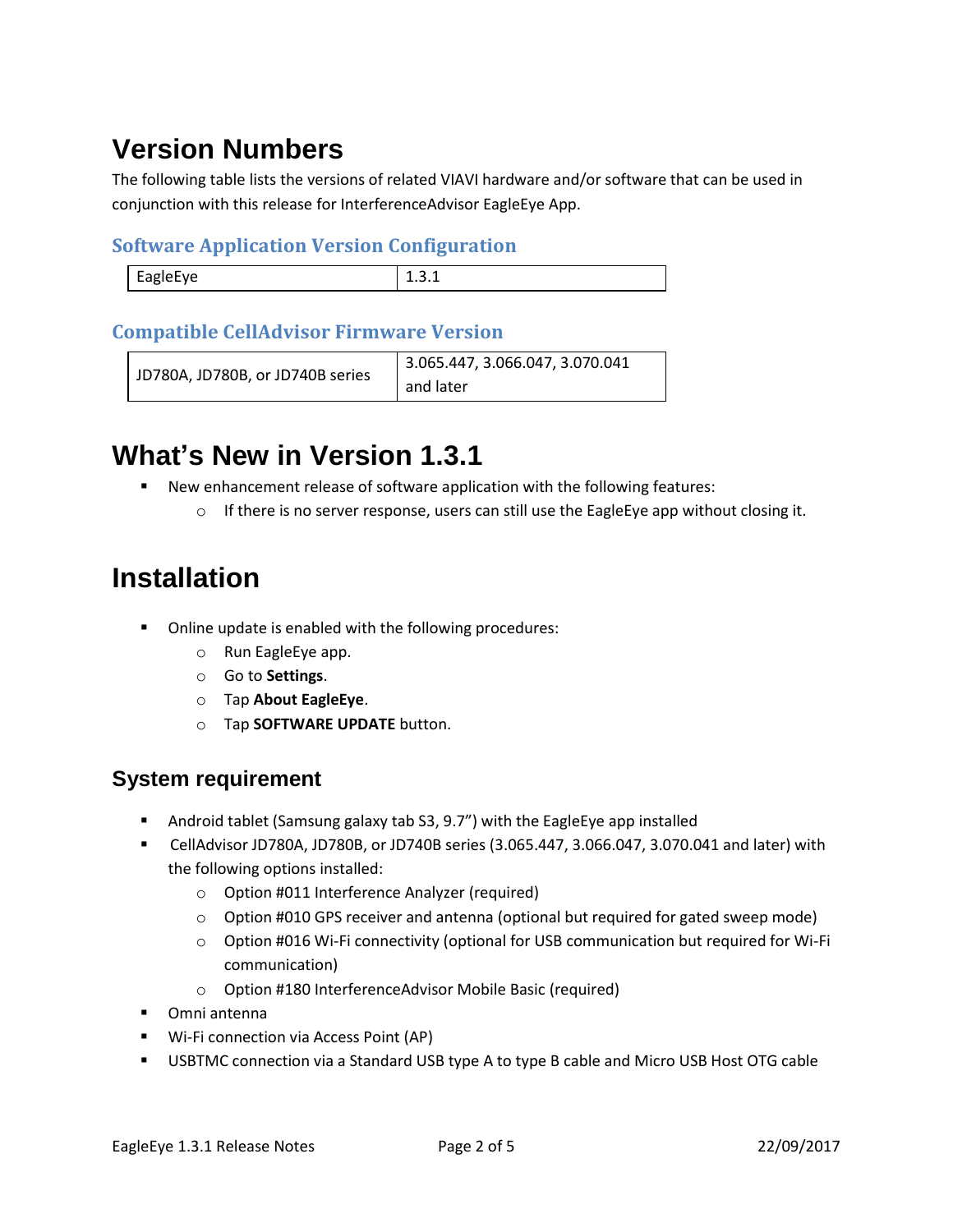### <span id="page-2-0"></span>**Fixed Problems**

▪ None

### <span id="page-2-1"></span>**Known Issues**

▪ None

# <span id="page-2-2"></span>**Known Limitations**

▪ None

### <span id="page-2-3"></span>**Previous Version History**

This section provides history of previous software versions.

#### <span id="page-2-4"></span>*Release 1.3.0*

# **Version Numbers**

The following table lists the versions of related VIAVI hardware and/or software that can be used in conjunction with this release for InterferenceAdvisor EagleEye App.

#### **Software Application Version Configuration**

| EagleEye | 1.3.0 |
|----------|-------|
|          |       |

#### **Compatible CellAdvisor Firmware Version**

| JD780A, JD780B, or JD740B series | 3.065.447, 3.066.047, 3.070.041 |
|----------------------------------|---------------------------------|
|                                  | and later                       |

### **What's New in Version 1.3.0**

- New enhancement release of software application with the following features:
	- o Mini spectrogram on the map view (real time)
	- o Enable a marker to easily set and move to a designated frequency
	- $\circ$  Sensitivity mode to support a quick move to an optimized mode based on pre-defined settings (shortcut)
	- o Sweep mode control between Fast and Normal
	- o Enable tracking settings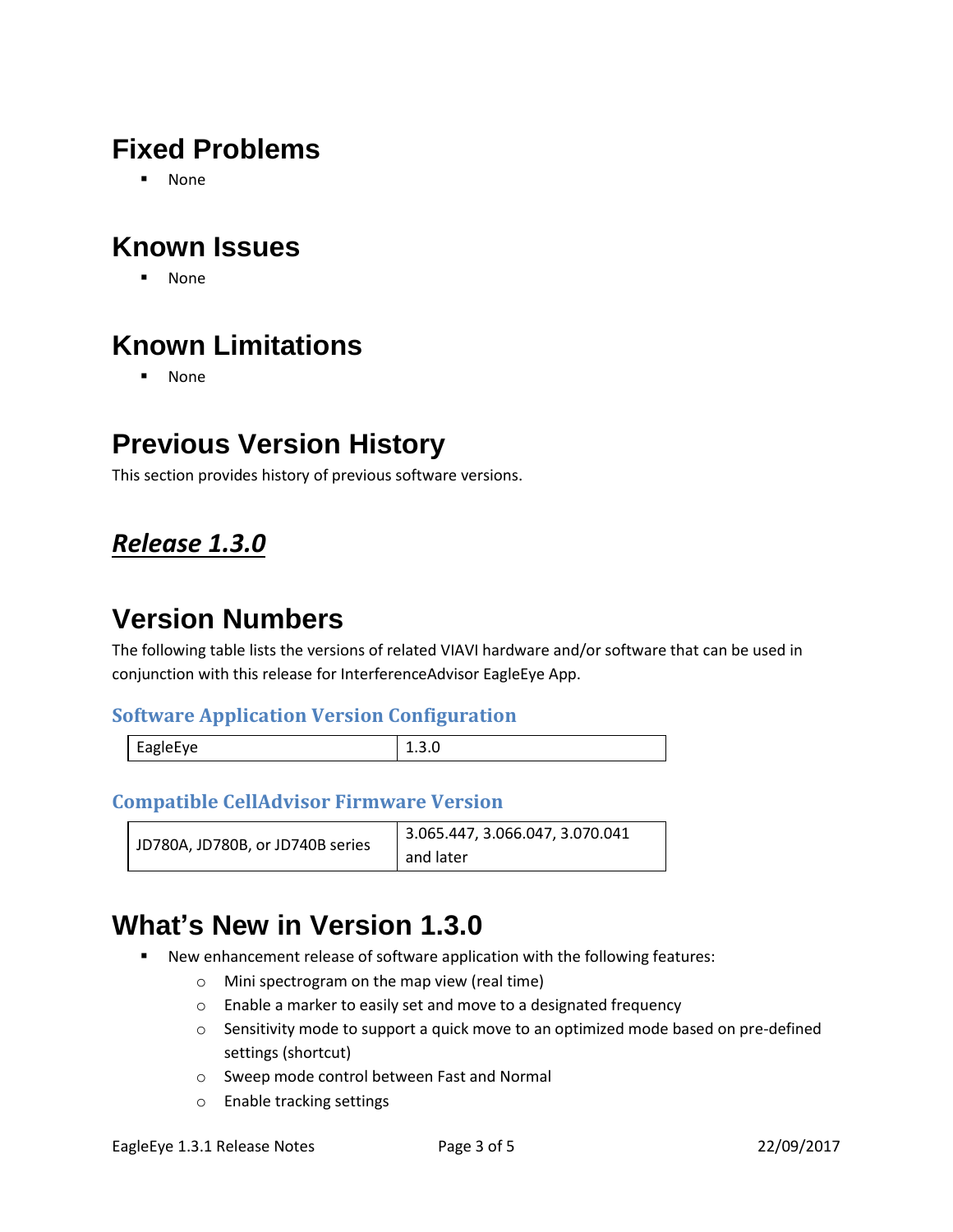- $\circ$  Enable peak power bandwidth setting so that users can set peak power bandwidth to be included on location estimation within the span
- o Enable a voice prompt repeatedly after the first estimation
- o Add a hide and show menu
- o Add s shortcut to show satellite view
- o Alarm sound control for spectrum limit alarm and/or map view alarm
- o Improve usability to quickly access and/or change configurations.
- o Spectrum information display (RBW, Atten, Preamp)
- $\circ$  Add channel power bandwidth setting values on the spectrum display (Mini spectrum, Spectrum, Spectrum Control)
- o Match the color set in a map view and a history view
- o USBTMC communication
- o Support gated sweep setting for TDD interference hunting
- o License activation control
- o Logging with power history graph

### **Fixed Problems**

▪ None

### **Known Issues**

**None** 

### **Known Limitations**

▪ None

#### <span id="page-3-0"></span>*Release 1.0.0*

### **Version Numbers**

The following table lists the versions of related VIAVI hardware and/or software that can be used in conjunction with this release for InterferenceAdvisor EagleEye App.

#### **Software Application Version Configuration**

EagleEye 1.0.0